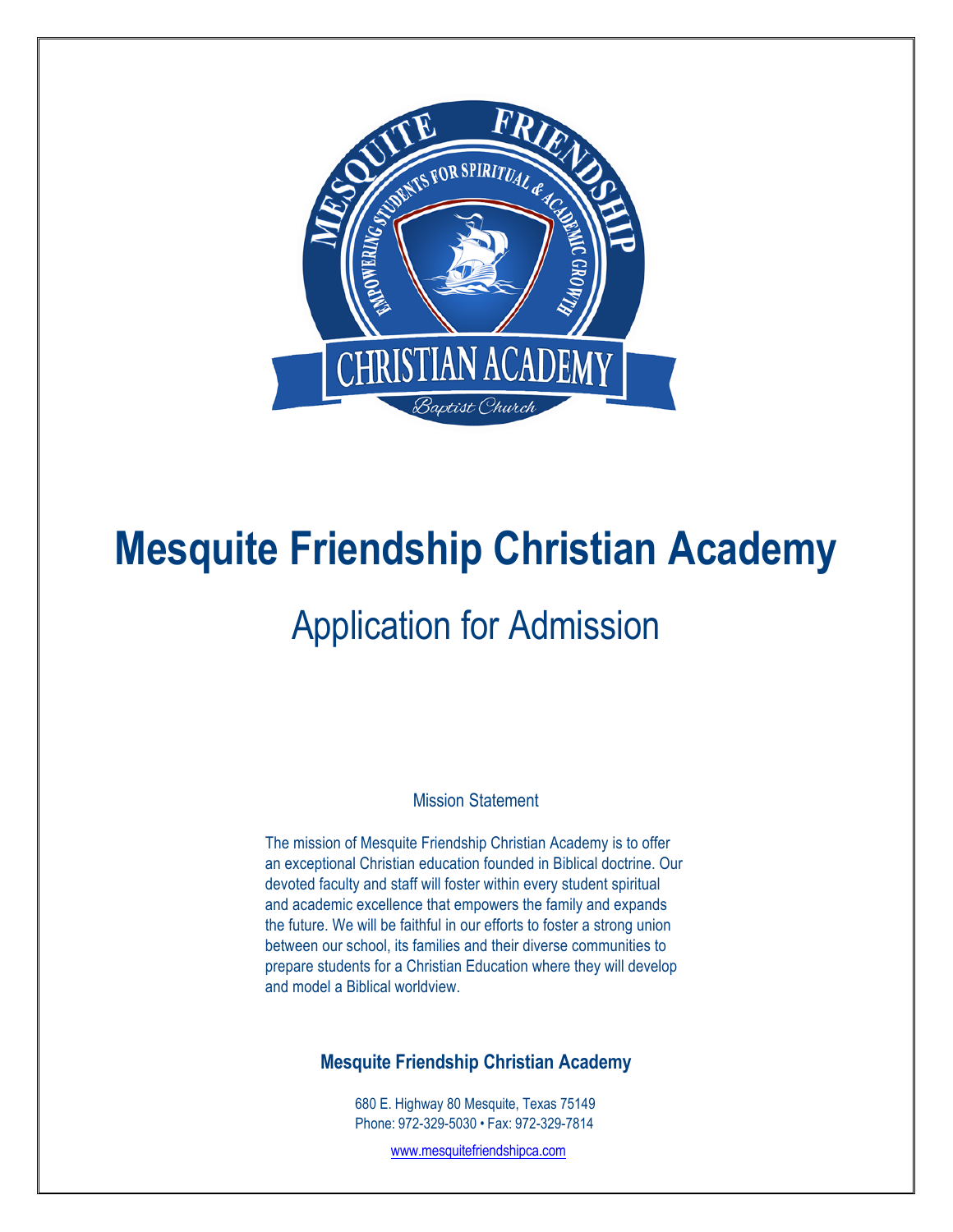| Application for Fall/Spring of ___________________________        |                                                                                                                                                                                                                                                                                                                        |              | Applying for Grade ________________ |                                                     |                |  |
|-------------------------------------------------------------------|------------------------------------------------------------------------------------------------------------------------------------------------------------------------------------------------------------------------------------------------------------------------------------------------------------------------|--------------|-------------------------------------|-----------------------------------------------------|----------------|--|
|                                                                   |                                                                                                                                                                                                                                                                                                                        |              |                                     |                                                     |                |  |
|                                                                   | <b>LAST</b>                                                                                                                                                                                                                                                                                                            | <b>FIRST</b> |                                     | MIDDLE                                              | PREFERRED NAME |  |
| <b>STREET</b>                                                     | APARTMENT#                                                                                                                                                                                                                                                                                                             |              | <b>CITY</b>                         | <b>STATE</b>                                        | ZIP CODE       |  |
|                                                                   |                                                                                                                                                                                                                                                                                                                        |              | Male                                | <sub>__</sub> Female                                |                |  |
| DATE OF BIRTH                                                     | SOCIAL SECURITY #                                                                                                                                                                                                                                                                                                      |              |                                     |                                                     |                |  |
| Ethnic Background:                                                | __ African American _____________ Hispanic ________ Caucasian<br>__ American Indian/Eskimo ____ Other __________________                                                                                                                                                                                               |              |                                     | __ Asian or Pacific Islander                        |                |  |
|                                                                   |                                                                                                                                                                                                                                                                                                                        |              |                                     |                                                     |                |  |
|                                                                   |                                                                                                                                                                                                                                                                                                                        |              |                                     |                                                     |                |  |
|                                                                   | Applicant lives with (check all that apply): __Mother __Father __Legal Guardian __Stepmother __Stepfather __Other ___________                                                                                                                                                                                          |              |                                     |                                                     |                |  |
|                                                                   | Applicant's parent(s): __ Married __ _ _ _ _ Separated __ _ _ _ Divorced __ _ _ Deceased<br>If divorced, which spouse holds legal responsibility for school decisions?<br>(Please submit notarized copies of all court documents signed by judge regarding custody and educational decisions along with applications.) |              |                                     |                                                     |                |  |
| Denomination preference:                                          | __ Baptist ___ __ __ Methodist ___ __ Episcopal ___ __ Lutheran ___ __ __ Presbyterian __ Catholic ___ __ Church of Christ ___ __ __ __ ___ ___ ___                                                                                                                                                                    |              |                                     |                                                     |                |  |
| Current Church: ________________<br>MFCA Affiliation: ____ Member | Non-Member                                                                                                                                                                                                                                                                                                             |              |                                     |                                                     |                |  |
|                                                                   | FATHER'S INFORMATION Dr. Mr. Other _______ Relationship to Applicant: _____Father ____________Stepfather                                                                                                                                                                                                               |              |                                     |                                                     | Guardian       |  |
| Parent/Guardian:                                                  |                                                                                                                                                                                                                                                                                                                        |              |                                     |                                                     |                |  |
|                                                                   | Last                                                                                                                                                                                                                                                                                                                   | First        |                                     | Middle                                              | Preferred Name |  |
|                                                                   |                                                                                                                                                                                                                                                                                                                        |              |                                     |                                                     |                |  |
|                                                                   |                                                                                                                                                                                                                                                                                                                        |              |                                     |                                                     |                |  |
|                                                                   |                                                                                                                                                                                                                                                                                                                        |              |                                     |                                                     |                |  |
| <b>Business Address</b>                                           | City                                                                                                                                                                                                                                                                                                                   |              | ST.                                 | Zip Code                                            |                |  |
|                                                                   | E-mail Address and the control of the control of the control of the control of the control of the control of the control of the control of the control of the control of the control of the control of the control of the cont                                                                                         |              |                                     |                                                     |                |  |
|                                                                   | MOTHER'S INFORMATION Dr. Mrs. Ms. Other _______                                                                                                                                                                                                                                                                        |              |                                     | Relationship to Applicant: __ Father ___ Stepfather | _ Guardian     |  |
| Parent/Guardian: Parent                                           | Last                                                                                                                                                                                                                                                                                                                   | First        |                                     | Middle                                              | Preferred Name |  |
|                                                                   |                                                                                                                                                                                                                                                                                                                        |              |                                     |                                                     |                |  |
|                                                                   | Home Phone ( ) _____________________________Cell Phone ( ) _____________________                                                                                                                                                                                                                                       |              |                                     |                                                     |                |  |
|                                                                   |                                                                                                                                                                                                                                                                                                                        |              |                                     |                                                     |                |  |
|                                                                   |                                                                                                                                                                                                                                                                                                                        |              |                                     |                                                     |                |  |
|                                                                   |                                                                                                                                                                                                                                                                                                                        |              |                                     |                                                     |                |  |
| Other Children in family:                                         |                                                                                                                                                                                                                                                                                                                        |              |                                     |                                                     |                |  |
|                                                                   | DATE OF BIRTH                                                                                                                                                                                                                                                                                                          | GRADE        |                                     | <b>SCHOOL</b>                                       |                |  |
| <b>NAME</b><br><b>NAME</b>                                        | DATE OF BIRTH                                                                                                                                                                                                                                                                                                          | GRADE        |                                     | SCHOOL                                              |                |  |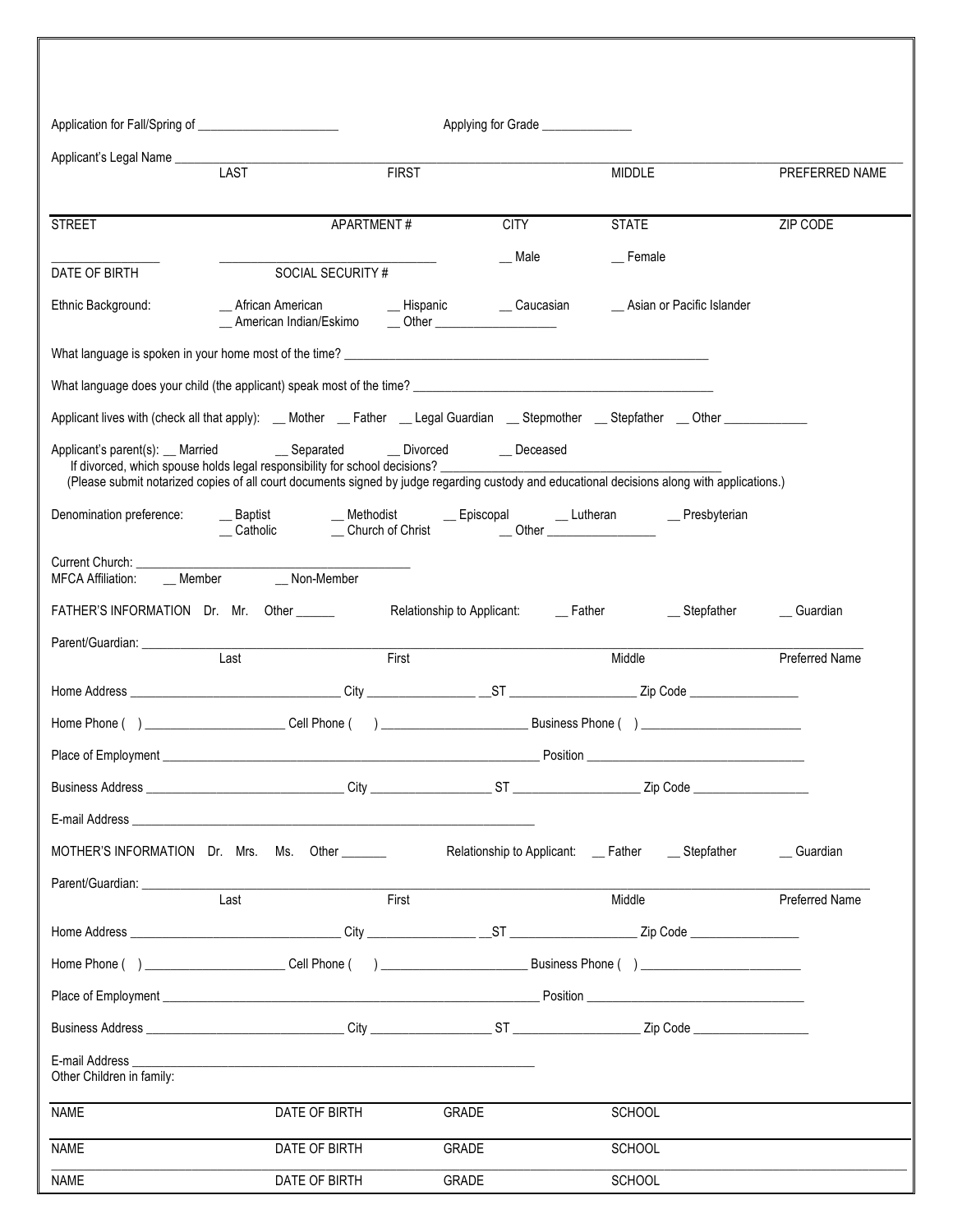| We first learned of MFCA through (check only one):<br>o Billboard<br>O Church If so, name                                                                                                                                                                                                                 | o Current MFCA Family<br><u> 1990 - Johann Barn, mars ann an t-Saint-Saint-Saint-Saint-Saint-Saint-Saint-Saint-Saint-Saint-Saint-Saint-Sain</u>                                                           | o Direct Mail<br>o Internet<br>O Newspaper/Magazine                                    | o Private School Fair<br>o Realtor                                       | o Telephone Book<br>o Other                      |  |  |  |  |
|-----------------------------------------------------------------------------------------------------------------------------------------------------------------------------------------------------------------------------------------------------------------------------------------------------------|-----------------------------------------------------------------------------------------------------------------------------------------------------------------------------------------------------------|----------------------------------------------------------------------------------------|--------------------------------------------------------------------------|--------------------------------------------------|--|--|--|--|
| <b>o</b> Art<br><b>O</b> Band<br>O Baseball<br>O Basketball<br>O Camps/Scouting                                                                                                                                                                                                                           | Athletics/Activities applicant has participated in or is interested in: (complete for 9-12 grade applicants only)<br><b>o</b> Cheerleading<br>o Choir<br>O Computer Science<br>O Cross Country<br>o Drama | O Drill Team<br>o Football<br>o Golf<br>O Mission Projects/Trips<br>O Service Projects | o Soccer<br>o Softball<br>o Student Government<br>o Swimming<br>o Tennis | o Track<br>oVolleyball<br>o Wrestling<br>o Other |  |  |  |  |
| o Desire to Attend a Private o Displeasure with<br>Christian School<br>o Academic Reputation                                                                                                                                                                                                              | The two factors most influencing us to apply to MFCA (please select only two):<br><b>Local Schools</b><br>oLocation                                                                                       | o Christian Philosophy                                                                 | o Recommendations from<br><b>MFCA Families</b>                           | o Strength of Co-curricular<br>Programs          |  |  |  |  |
| Applicant's current school and other school(s) applicant has attended:                                                                                                                                                                                                                                    |                                                                                                                                                                                                           |                                                                                        |                                                                          |                                                  |  |  |  |  |
| NAME OF CURRENT SCHOOL                                                                                                                                                                                                                                                                                    | <b>LOCATION</b>                                                                                                                                                                                           |                                                                                        | GRADE(S)                                                                 | <b>DATE</b>                                      |  |  |  |  |
| NAME OF PREVIOUS SCHOOL                                                                                                                                                                                                                                                                                   | <b>LOCATION</b>                                                                                                                                                                                           |                                                                                        | GRADE(S)                                                                 | <b>DATE</b>                                      |  |  |  |  |
| Residence is in what public school district:<br>Has your child ever been suspended from any school or asked to leave? o Yes o No                                                                                                                                                                          |                                                                                                                                                                                                           |                                                                                        |                                                                          |                                                  |  |  |  |  |
| I/We hereby authorize MFCA to obtain all scholastic information and files from all previous schools: o Yes o No                                                                                                                                                                                           |                                                                                                                                                                                                           |                                                                                        |                                                                          |                                                  |  |  |  |  |
|                                                                                                                                                                                                                                                                                                           | Has the applicant received special help for reading or learning difficulty? o Yes o No                                                                                                                    |                                                                                        |                                                                          |                                                  |  |  |  |  |
| Has the applicant been diagnosed with ADD or ADHD? o Yes o No                                                                                                                                                                                                                                             |                                                                                                                                                                                                           |                                                                                        |                                                                          |                                                  |  |  |  |  |
| Has the applicant ever been retained or repeated a grade? o Yes o No                                                                                                                                                                                                                                      |                                                                                                                                                                                                           |                                                                                        |                                                                          |                                                  |  |  |  |  |
| Is the applicant presently taking any medication? o Yes o No If yes, what?                                                                                                                                                                                                                                |                                                                                                                                                                                                           |                                                                                        |                                                                          |                                                  |  |  |  |  |
| Describe any illness, diseases or physical disabilities that either have affected or may affect your child's general health, schoolwork or participation in the school's<br>athletic programs. Are there currently any behavioral, psychological or educational evaluations, treatments or interventions? |                                                                                                                                                                                                           |                                                                                        |                                                                          |                                                  |  |  |  |  |
|                                                                                                                                                                                                                                                                                                           |                                                                                                                                                                                                           |                                                                                        |                                                                          |                                                  |  |  |  |  |
| Please include your parental perspective on your child. Include your child's strengths and abilities, special interests, areas of concern and his/her relationship with<br>God. We appreciate your assistance in helping us to know your child better.                                                    |                                                                                                                                                                                                           |                                                                                        |                                                                          |                                                  |  |  |  |  |
|                                                                                                                                                                                                                                                                                                           |                                                                                                                                                                                                           |                                                                                        |                                                                          |                                                  |  |  |  |  |
|                                                                                                                                                                                                                                                                                                           |                                                                                                                                                                                                           |                                                                                        |                                                                          |                                                  |  |  |  |  |
| Grandparents' Name(s) & Complete Address(es) (include first and last names and zip code(s))                                                                                                                                                                                                               |                                                                                                                                                                                                           |                                                                                        |                                                                          |                                                  |  |  |  |  |
|                                                                                                                                                                                                                                                                                                           |                                                                                                                                                                                                           |                                                                                        |                                                                          |                                                  |  |  |  |  |

Please attach a family photograph with your application.

Parent/Guardian Signature Date